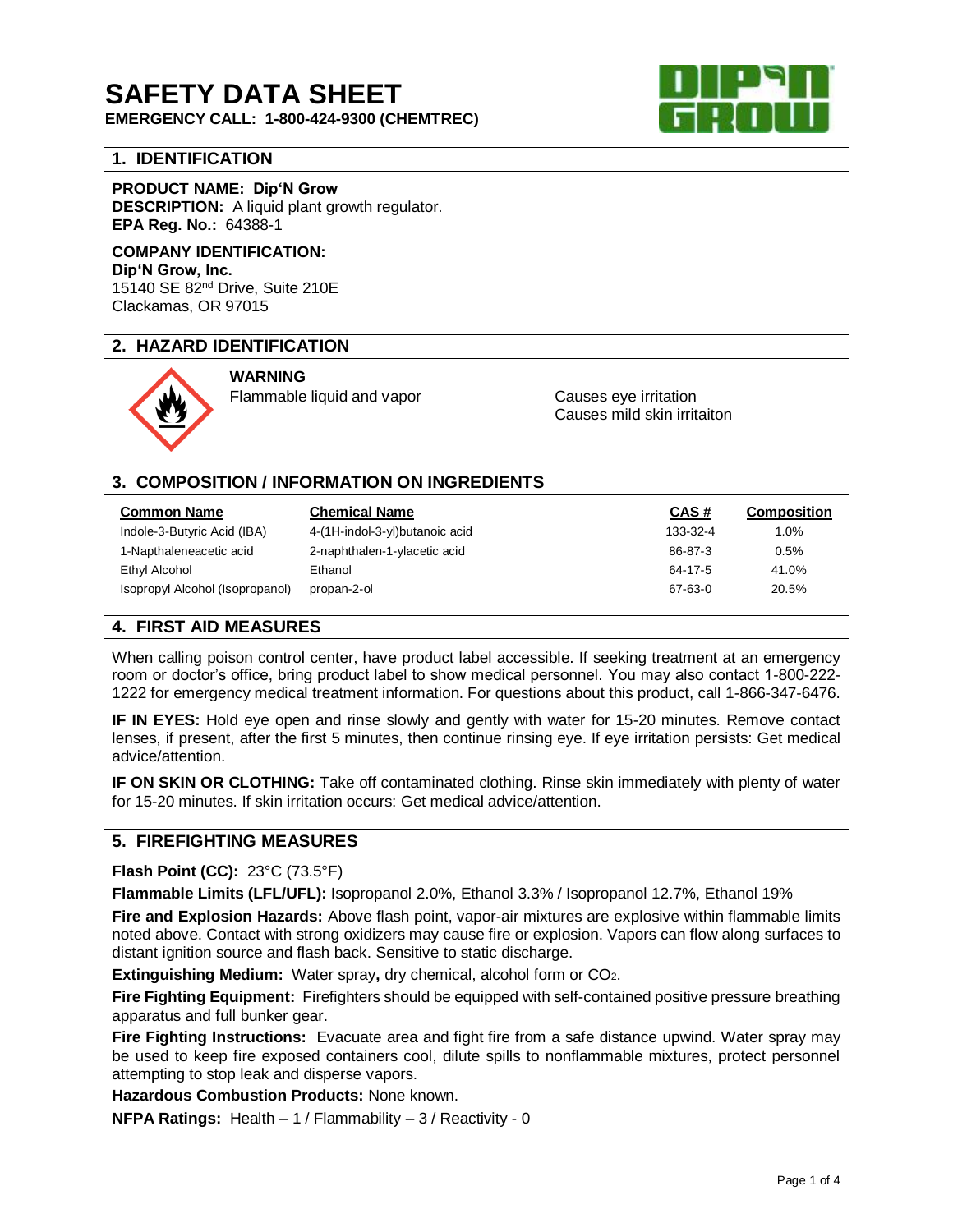## **6. ACCIDENTAL RELEASE MEASURES**

Ventilate area of leak or spill. Remove all sources of ignition. Wear appropriate personal protective equipment as specified in Section 8. Isolate hazard area. Keep unnecessary and unprotected personnel from entering. Contain and recover liquid when possible. Use non-sparking tools and equipment. Collect liquid in an appropriate container or absorb with an inert material (e. g., vermiculite, dry sand, earth), and place in a chemical waste container. Do not use combustible materials, such as saw dust. Do not flush to sewer. If a leak or spill has not ignited, use water spray to disperse the vapors, to protect personnel attempting to stop leak, and to flush spills away from exposures.

#### **7. HANDLING AND STORAGE**

#### **Keep out of reach of children.**

**Handling:** Avoid contact with eyes, skin, or clothing. Avoid breathing spray mist. Wash hands before eating, drinking, chewing gum, using tobacco, or using the toilet.

**Storage:** Protect against physical damage. Store in a cool, dry well-ventilated location, away from any area where the fire hazard may be acute. Outside or detached storage is preferred. Separate from incompatibles. Containers should be bonded and grounded for transfers to avoid static sparks. Storage and use areas should be "No Smoking" areas. Use non-sparking type tools and equipment, including explosion proof ventilation. Containers of this material may be hazardous when empty since they retain product residues (vapors, liquid); observe all warnings and precautions listed for the product.

## **8. EXPOSURE CONTROLS / PERSONAL PROTECTION**

#### **Engineering Controls:**

Airborne Exposure Limits: For Isopropyl Alcohol

- OSHA Permissible Exposure Limit (PEL): 400 ppm (TWA);
- ACGIH Threshold Limit Value (TLV): 200 ppm (TWA), 400 ppm (STEL), A4 (not classifiable as a human carcinogen)

Facilities storing or utilizing this material should be equipped with an eyewash facility and a safety shower. A system of local and/or general exhaust is recommended to keep employee exposures below the Airborne Exposure Limits. Local exhaust ventilation is generally preferred because it can control the emissions of the contaminant at its source, preventing dispersion of it into the general work area. Please refer to the ACGIH document *Industrial Ventilation, A Manual of Recommended Practices* (most recent edition) for details.

**Personal Protective Equipment:** Wear long-sleeved shirt, long pants, shoes plus socks, and chemicalresistant gloves (such as barrier laminate, butyl rubber, nitrile-rubber, neoprene rubber, polyvinyl chloride or Viton). If exposure limit is exceeded, a full face piece respirator with organic vapor cartridge may be worm up to 50 times the exposure limit of the maximum concentration specified by the appropriate regulatory agency or respirator supplier, whichever is lowest.

**General:** Follow manufacturer's instructions for cleaning/maintaining PPE. If no such washables exist, use detergent and hot water. Keep and wash PPE separately from other laundry.

## **9. PHYSICAL AND CHEMICAL PROPERTIES**

**Physical State:** Clear, amber liquid **Odor:** Slight **Boiling Point:** 82°C (179°F) **Specific Gravity:** 0.88 g/mL **Solubility:** Appreciable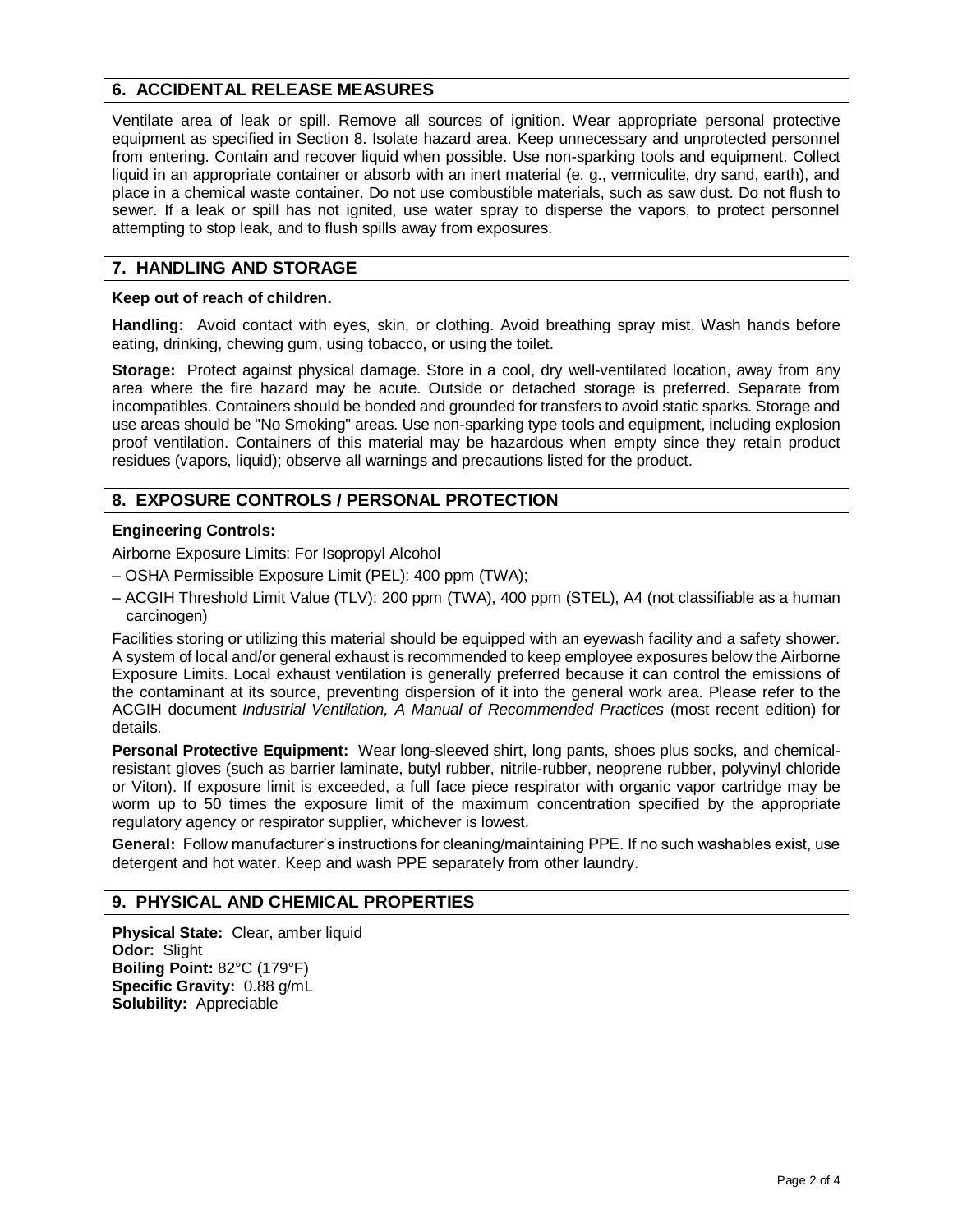## **10. STABILITY AND REACTIVITY**

**CONDITIONS TO AVOID:** Avoid heat, open flame, sparks, and high temperatures. **CHEMICAL STABILITY:** Product is stable. **INCOMPATIBILITY WITH OTHER MATERIALS:** Heat, open flame, sparks **HAZARDOUS DECOMPOSITION PRODUCTS:** Carbon dioxide and carbon monoxide **HAZARDOUS POLYMERIZATION:** Will not occur.

#### **11. TOXICOLOGICAL INFORMATION**

**ORAL TOXICITY (rat LD50):** > 5,000 mg/kg **DERMAL TOXICITY (rabbit LD50):** > 5,000 mg/kg **INHALATION TOXICITY (rat LC50):** 5.14 mg/L (4-hour) **EYE IRRITATION:** Rabbit – Moderately irritating **SKIN IRRITATION:** Rabbit – Moderately irritating **SKIN SENSITIZATION:** No data available **CARCINOGENICITY: EPA:** Not Listed **ACGIH:** Not Listed **NTP:** Not Listed **IARC:** Not Listed **OSHA:** Not Listed **MUTAGENIC TOXICITY:** Data not available.

**REPRODUCTIVE TOXICITY:** Data not available.

#### **12. ECOLOGICAL INFORMATION**

This material is expected to quickly evaporate. This product may leach into groundwater. This product may biodegrade to a moderate extent. This material is expected to have a half-life between 1 and 10 days. This material is not expected to significantly bioaccumulate. When released into the air, this material is expected to be readily degraded by reaction with photochemically produced hydroxyl radicals. When released into the air, this material may be removed from the atmosphere to a moderate extent by wet deposition.

#### **AQUATIC TOXICITY:**

Fish (96-hr  $LC_{50}$ ):  $> 100$  mg/L

## **13. DISPOSAL CONSIDERATIONS**

**PESTICIDE DISPOSAL:** Pesticide wastes are toxic. Improper disposal of excess pesticide, spray mixture or rinsate is a violation of Federal law. If these wastes cannot be disposed of by use according to label instructions, contact your State Pesticide of Environmental Control Agency, or the Hazardous Waste representative at the nearest EPA Regional Office for guidance. Wastes resulting from the use of this product may be disposed of on site of at an approved waste disposal facility.

**CONTAINER DISPOSAL:** Nonrefillable container. Do not reuse or refill this container. Refer to the product label for specific container disposal instructions.

#### **14. TRANSPORT INFORMATION**

#### **US DOT:**

**Containers < 1.0 Liters (0.3 Gallons) shipped by land:** Not regulated by DOT.

#### **Containers > 1.0 Liters (0.3 Gallons) or if shipped by air or vessel:**

DOT Shipping Name: UN1987, Alcohols, N.O.S. (contains Isopropanol, Ethanol), 3, PG II DOT Emergency Response Guide: 127